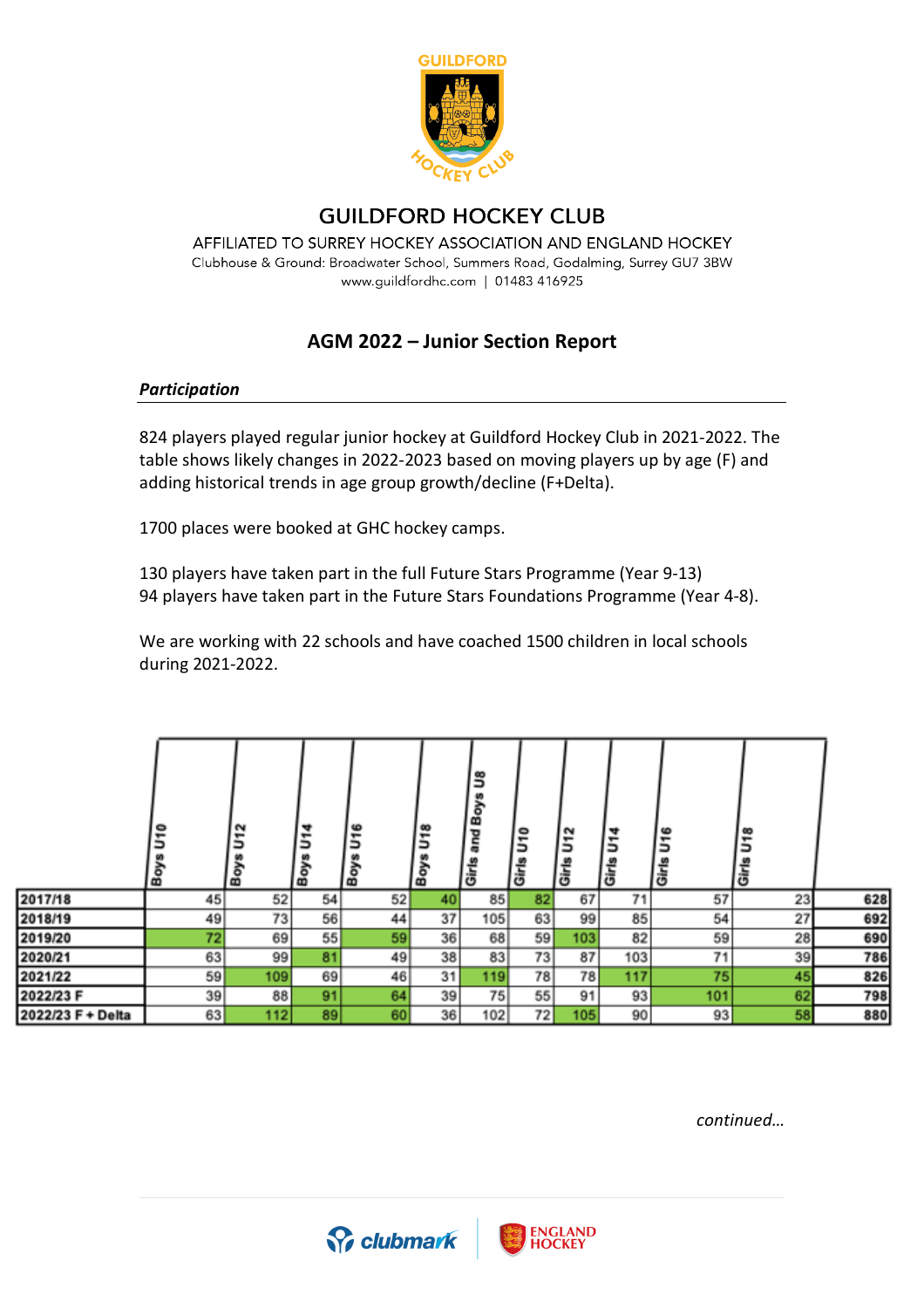### *Results, highlights*

- Boys U16A EH Tier 1 National Cup Winners
- Boys U16B EH Tier 2 National Plate Runners-up
- Boys U12
	- o Surrey Plate Winners
	- o Surrey Cup Runners-up
	- o South East In2Hockey Runners-up
- Girls U12
	- o Surrey Cup Winners
	- o South East In2Hockey Bronze medallists
- Boys U10
	- o Surrey Hockey Runners-up
- Girls U10
	- o Surrey Hockey Winners
	- o South East In2Hockey Runners up

GHC End of Season Awards – 'Outstanding Junior in an Adult Team' Winners:

- Ben Gaze; England U18
- Will Porter; Great Britain Elite Development Programme.
- Stephanie Smith; Wakes U18

GHC juniors selected for National Age Group Squads:

- James Carleton England U18
- Ben Gaze England U18
- Will Porter GB Elite Development
- Dora Savory England U18
- Monica Watkins England U16
- Stephanie Smith Wales U18
- Paddy Cradden Wales U16

### *Moving forward*

**June is Coaching Month**: opportunities for coaching teams to join coach and umpire development courses throughout June.

**Young Leaders and Young Coaches**: 30 young coaches are trained to be volunteer coaches each season at GHC and then work with age group coaching teams to deliver hockey. After graduation, coaches are encouraged to attend England Hockey courses and offered employment as part of the GHC coaching team.

**Alumni Games**: Christmas, Easter, and summer games for 18+ GHC players to maintain our links with young players.